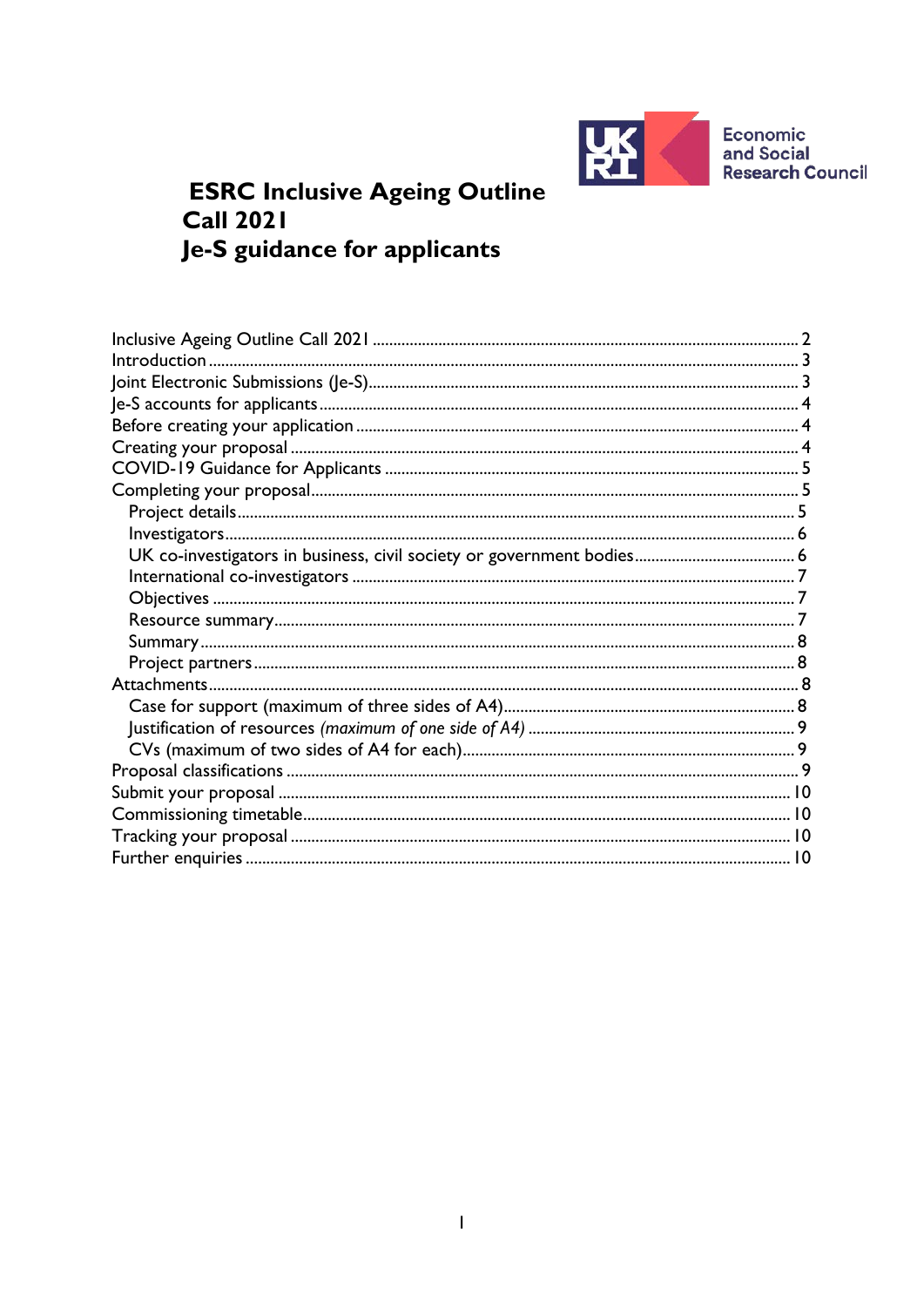# <span id="page-1-0"></span>**Inclusive Ageing Outline Call 2021**

The initiative aims to attract a range of collaborative proposals on ageing. Projects funded will:

- deliver interdisciplinary research that develops and diversifies research in the field of ageing improve understanding of under-researched groups
- take a lifecourse approach to understanding later life inequalities, that considers intersectional experiences
- build inclusive partnerships between researchers and a range of stakeholders, contributing to a wider discussion around inclusive ageing
- use enhanced understanding of inequalities to develop actionable solutions including suggested interventions in policy and practice, to make ageing more inclusive
- develop research capacity through the research process
- engage with people with lived experience of issues relevant to ageing (costs associated with this are permitted).

### **Call type:**

**Outline** 

### **Closing date:**

16:00 on 08 June 2021

#### **Funding available:**

Award range: £500,000 - £2,000,000 at 80% fEC

#### **How to apply:**

Proposals are invited via Je-S attracting the standard 80% fEC funding model

#### **Assessment process:**

These outlines will be reviewed by a specially convened panel, with expertise across different disciplines relevant to ageing. Shortlisted outline proposals will be invited to submit a full application through Je-S in September.

#### **Key commissioning dates:**

- Deadline for proposals 08/06/2021
- Panel meeting September 2021
- Shortlisting decisions September 2021
- Full proposal deadline December 2021
- Grant start date lune 2022

#### **Contacts:**

• Email: [ESRCinclusiveageing@esrc.ukri.org](mailto:ESRCinclusiveageing@esrc.ukri.org)

### **Please read the full call specification for guidance before submitting your proposal.**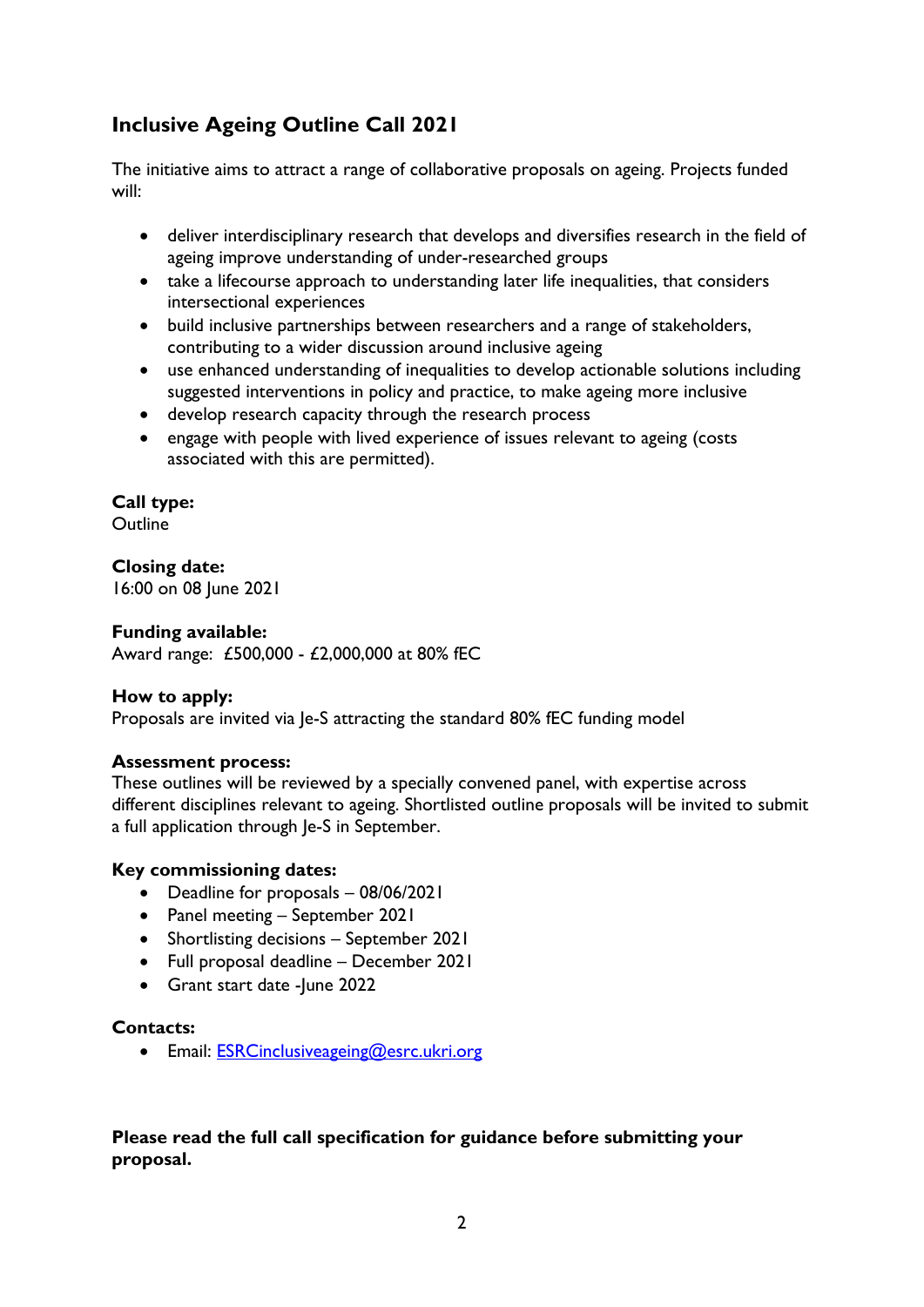## <span id="page-2-0"></span>**Introduction**

This guidance is created to assist applicants in the completion of their outline application. It is specific to this outline scheme and should be used in conjunction with the following information:

- [ESRC Research Funding Guide](https://esrc.ukri.org/funding/guidance-for-applicants/research-funding-guide/)
- [ESRC guidance on 'How to write a good research grant application'](https://esrc.ukri.org/funding/guidance-for-applicants/how-to-write-a-good-research-grant-proposal/)
- **Je-S help text** is available in every page of your le-S form, simply click on the question mark against any section (or on the word 'Help' in the top right hand corner of each page)

**Je-S helpdesk** (for all Je-S system enquiries) [jeshelp@je-s.ukri.org](mailto:jeshelp@je-s.ukri.org)

If you experience difficulties using Je-S or have questions regarding its use, helpdesk staff are currently working remotely via email. If phone assistance is required a call back can be provided. Telephone hours are Monday to Thursday 8.30am - 5.00pm, Fridays 8.30am - 4.30 pm ` (excluding bank holidays and other holidays).

When reporting problems by email or telephone, please give your name, organisation and userid, the date and time, what part of the form or system you were working on, and the nature of the problem.

### • **Scheme-specific guidance** < insert link to call spec web page>

For further information contact:

- Ann Jeffcott and Jennie Timlett
- Email: [esrcinclusiveageing@esrc.ukri.org](mailto:esrcinclusiveageing@esrc.ukri.org)

**Important:** Where information and guidance issued in this document differs from the general guidance offered in these sources, you should adhere to the guidance in this document.

# <span id="page-2-1"></span>**Joint Electronic Submissions (Je-S)**

All applications under this scheme must be completed and submitted through UKRI's Joint Electronic Submissions system (Je-S). To be able to do this the organisation must be registered (or self-registered) for Je-S, and the applicants must hold Je-S accounts.

Organisations from which proposals can be submitted are:

• UK higher education institutions and some other independent UK research organisations are already **recognised institutions** on Je-S (including any recognised Independent Research Organisation\*). The details of eligible research organisations are available [here.](https://www.ukri.org/apply-for-funding/before-you-apply/check-if-you-are-eligible-for-research-and-innovation-funding/) The organisation will have set up the Je-S submission process and will therefore be available within the Je-S searches.

\**Please note that applicants based in UK NHS Trusts, Hospitals, Boards or GP Practices that are considering applying as the lead applicant to this call should contact the Je-S Helpdesk (*[jeshelp@je-s.ukri.org](mailto:jeshelp@je-s.ukri.org) *or 01793 444164) to ensure that their organisation is correctly registered*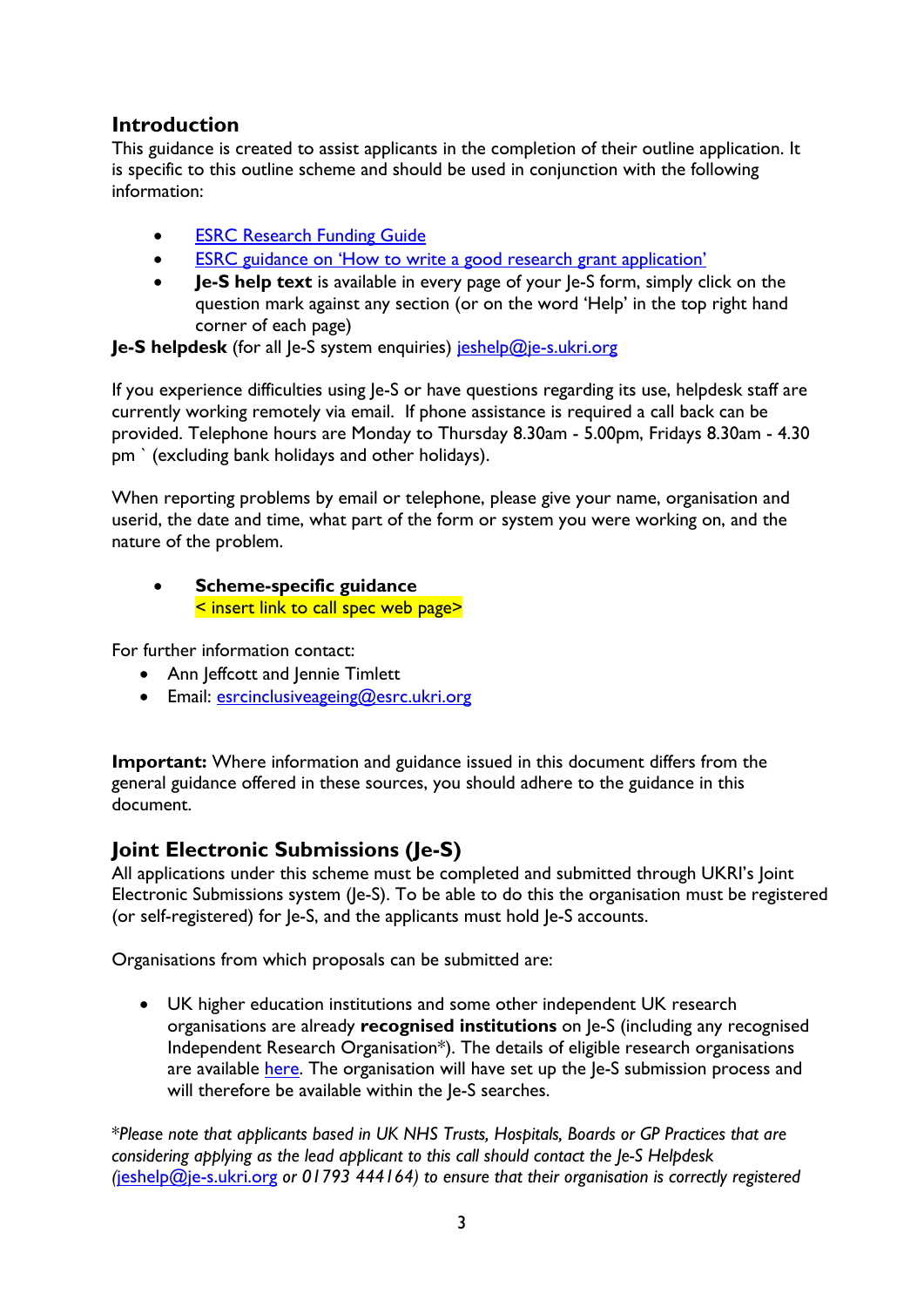*on the Je-S system. If the organisation is not correctly Je-S registered, an e-mail request for Je-S registration will be required from the organisation. Please allow at least six weeks for the Je-S registration process, prior to the closing date of the call. Additionally, please ensure that all personal Je-S accounts associated with individuals expected to be named on the proposal have been requested at least seven working days before the proposal will be submitted*.

# <span id="page-3-0"></span>**Je-S accounts for applicants**

All principal and co-investigators must have a Je-S account which has been verified by a third party before they can be found in searches within the Je-S System and added as an applicant. To get you started on creating an account please refer to the **Je-S** helptext.

Please ensure that applicants select the 'Account Type: Research Proposal' and the option: 'An Applicant on a Standard or Outline Proposal' - see [helptext.](https://je-s.rcuk.ac.uk/Handbook/pages/SettingupaJeSaccount/SettingupaJeSaccount.htm) Je-S accounts should be created as soon as possible once the call opens to allow sufficient time for the account(s) to be verified.

## <span id="page-3-1"></span>**Before creating your application**

Research applications may **only** be made on Joint Electronic Submission (Je-S) forms.

Please note that **the deadline for Research Organisation submission of proposals is 16:00 on** *08 June 2021***. You should allow sufficient time for completion of the Research Organisation submission process checks/ authorisation. It will not be possible to submit proposals after the set deadline.** You can view all Je-S registered organisations via page [https://www.ukri.org/funding/how-to-apply/eligibility/,](https://www.ukri.org/funding/how-to-apply/eligibility/) to ascertain whether the proposed submitting organisation is registered. However, eligible HEIs are not listed on this page

# <span id="page-3-2"></span>**Creating your proposal**

To create your proposal:

- 1. Log in to le-S.
- 2. From the Home Screen, Select Documents to the left of the screen and then select New Document
- 3. On the Add new document screen: Select 'Call search' (highlighted at top of screen). When prompted type in the outline call title (*Inclusive Ageing Outline Call 2021*) and select from the list created. The remaining selection fields will be automatically populated.
- 4. Select the 'Create Document' button.

# **Organisation internal submission structure**

As your organisation is registered it is recommended that applicants forward their application to the submitter pool at least 24 hours before the call deadline to allow sufficient time for the approval and final submission process. This does not apply to self registered organisations, who submit direct to Council. The proposal must be submitted through Je-S to ESRC by the institution's nominated contacts. Once the applicant completes and submits the proposal, notification is then sent to their organisation's 'submitter' to action. The 'submitter' is the person in that organisation authorised to approve the proposal and do the final stage of submission.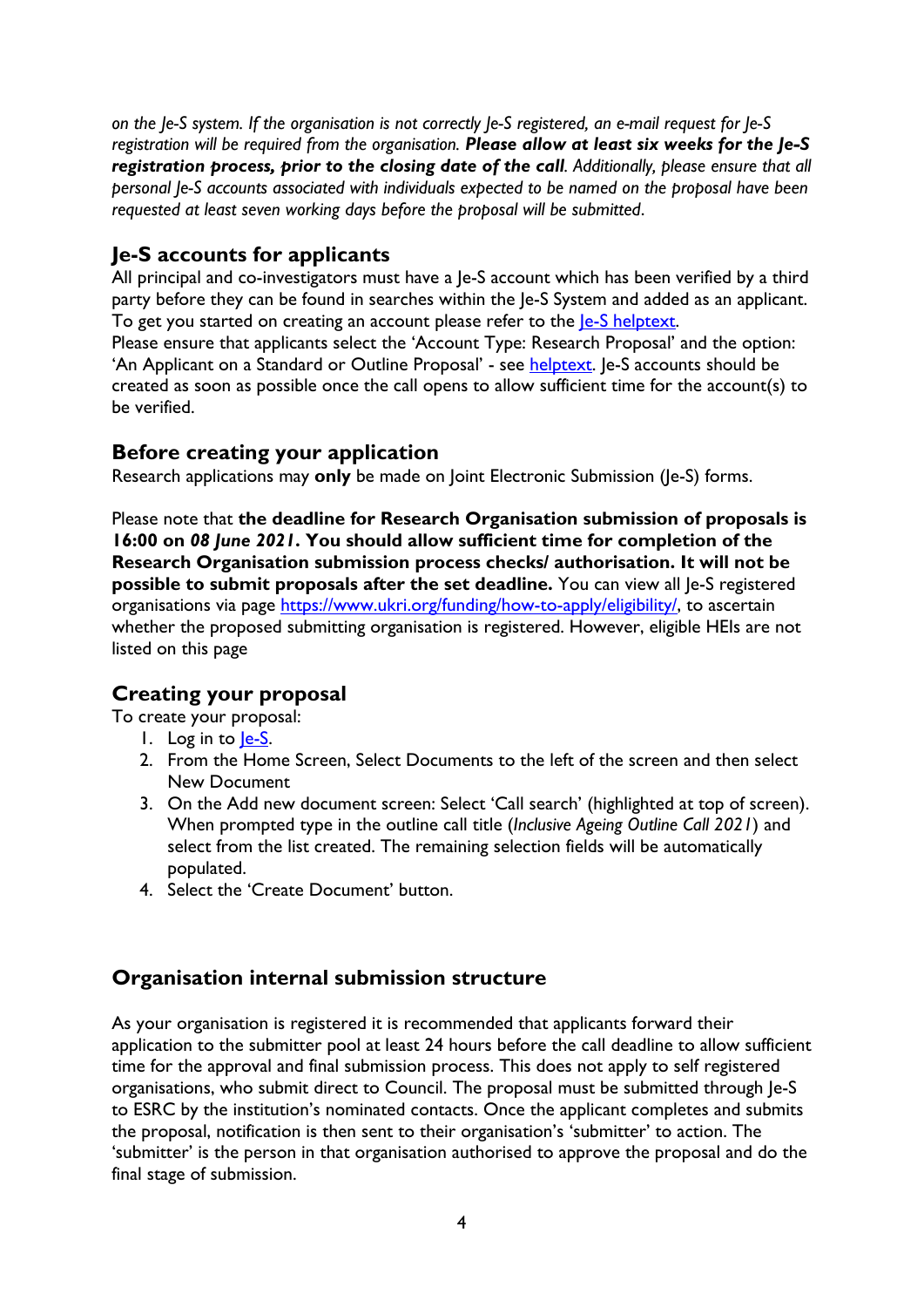The applicant will receive an email confirming that the proposal has been submitted to the Submitter Pool – this means the proposal is still with the organisation but is **not** yet submitted to the research council. The final submission process is the responsibility of the host institution, and the ESRC cannot accept responsibility for any delay which may occur at this stage. We strongly advise applicants check that they receive an email confirmation from the Je-S System confirming that the proposal has been submitted to the research council.

Use of your personal information – UK Research and Innovation capture and process personal information in line with current data protection legislation; General Data Protection Regulation (GDPR) and any amendments by the UK Data Protection Bill and/or relevant acts of parliament.

# <span id="page-4-0"></span>**COVID-19 Guidance for Applicants**

### **Accounting for the unknown impacts of COVID-19**

UKRI acknowledges that it is a challenge for applicants to determine the future impacts of COVID-19 while the pandemic continues to evolve. Applications should be based on the information available at the point of submission and, if applicable, the known application specific impacts of COVID-19 should be accounted for. Where known impacts have occurred, these should be highlighted in the application, including the assumptions/information at the point of submission. There is no need to include contingency plans for the potential impacts of COVID-19. Requests for travel both domestically and internationally can be included in accordance to the relevant scheme guidelines, noting the above advice.

(Reviewers will receive instructions to assume that changes that arise from the COVID-19 pandemic, post-submission, will be resolved and complications related to COVID-19 should not affect their scores.

Where an application is successful, any changes in circumstances that affect the proposal will be managed as a post-award issue.)

### <span id="page-4-1"></span>**Completing your proposal**

The initial Je-S document instructions page will give you general guidance on the navigation layout, specifically icon descriptions.

The left hand column 'Document Menu' lists all the sections associated with this call and clearly identifies which ones are mandatory (green tick).

The details below are not an exhaustive step-by-step guidance, and we recommend that you refer to the Je-S helptext for additional information.

Please note you may return to edit saved documents at any time.

#### <span id="page-4-2"></span>**Project details**

- Select organisation and department from drop-down lists
- 'Your Reference' should be supplied by your research organisation (consult your Research Office). If your administration cannot provide a reference, a suitable reference of your own choice will be acceptable.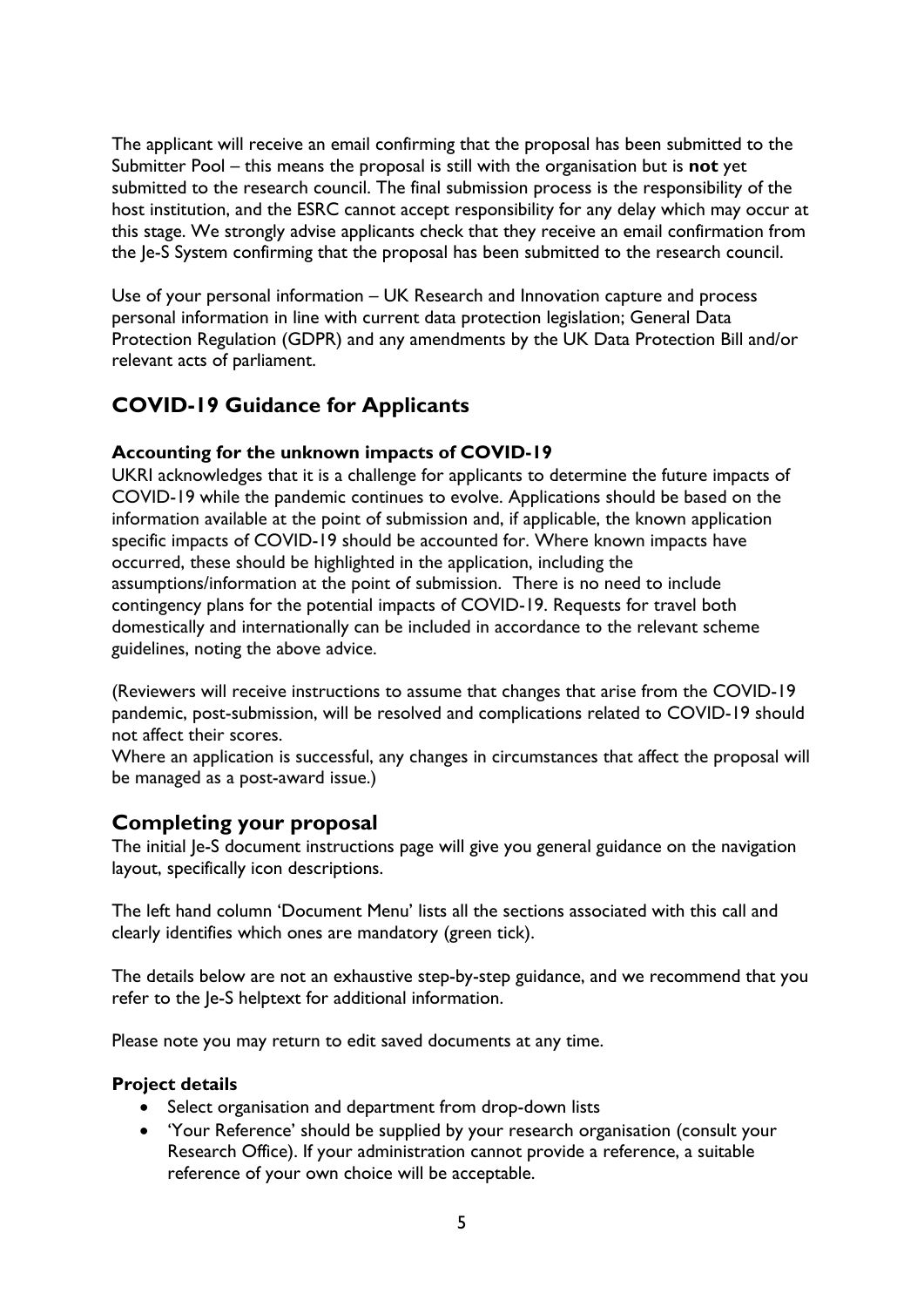- Enter Project Title (maximum limit of 150 characters)
- For Proposal Call, select *Inclusive Ageing Outline Call 2021*. Please note that the option will only be available once the call is live (this may have already pre-populated into the form).
- Please enter desired start date and duration of research

#### <span id="page-5-0"></span>**Investigators**

Enter the name of the principal investigator (PI) and any co-investigators if applicable. Investigators may be from more than one research organisation, but the PI must be from the organisation that will administer the grant. The PI will take intellectual leadership of the project and manage the research; this individual will be the contact person for ESRC correspondence. All named investigators are responsible for ensuring that successful applications are undertaken and completed in the manner specified.

Please note: You cannot be a principal investigator (PI) on more than one proposal submitted to this call. More than one PI may be deemed ineligible for funding.

#### **Post will outlast project**

Select Yes or No. Please note, there is an expectation that the PI's post will be in place for the duration of a funded project. This means if this questioned is answered with "No" then a pop-up message will display, confirming that if the proposal is successful at a subsequent full call stage, it is the RO responsibility to ensure the PI's post will be extended to match the project end date. By submitting the proposal, the RO is taking collective responsibility to comply with this request.

#### <span id="page-5-1"></span>**UK co-investigators in business, civil society or government bodies**

Please note that any researcher from an established business, civil society or government body based in the UK will be eligible to be listed as a **co-investigator** under *Inclusive Ageing Outline Call 2021.*

The ESRC will fund 100% of justified costs, however, the project costs associated with these types of Co-I contributions must not exceed 30% of the overall cost of the grant (at 100% fEC). Please note that costs cannot be claimed from government bodies.

On receipt of the proposal, eligibility of business, civil society or government body will not normally need to be checked if it is reasonably clear that they are appropriate to conduct the work. Where there is doubt, checks will be carried out should applicant be short listed.

Proposals which include co-investigators from third sector organisations that are deemed **not** to engage in economic activity must provide evidence of this status in the Justification of Resources section of the proposal form.

It is recommended that potential UK co-investigators from business or civil society should create Je-S accounts as soon as possible once the call opens to allow sufficient time for the account(s) to be verified.

All costs must be specifically justified, and applicants must explain why such costs are required to achieve the aims of the research project. Applicants must also state clearly in the 'Justification for Resources' attachment of the Je-S form which costs in the proposal relate to the UK co-investigator's business, civil society or government body. Please note that UK co-investigator's business or civil society salary costs should only be claimed where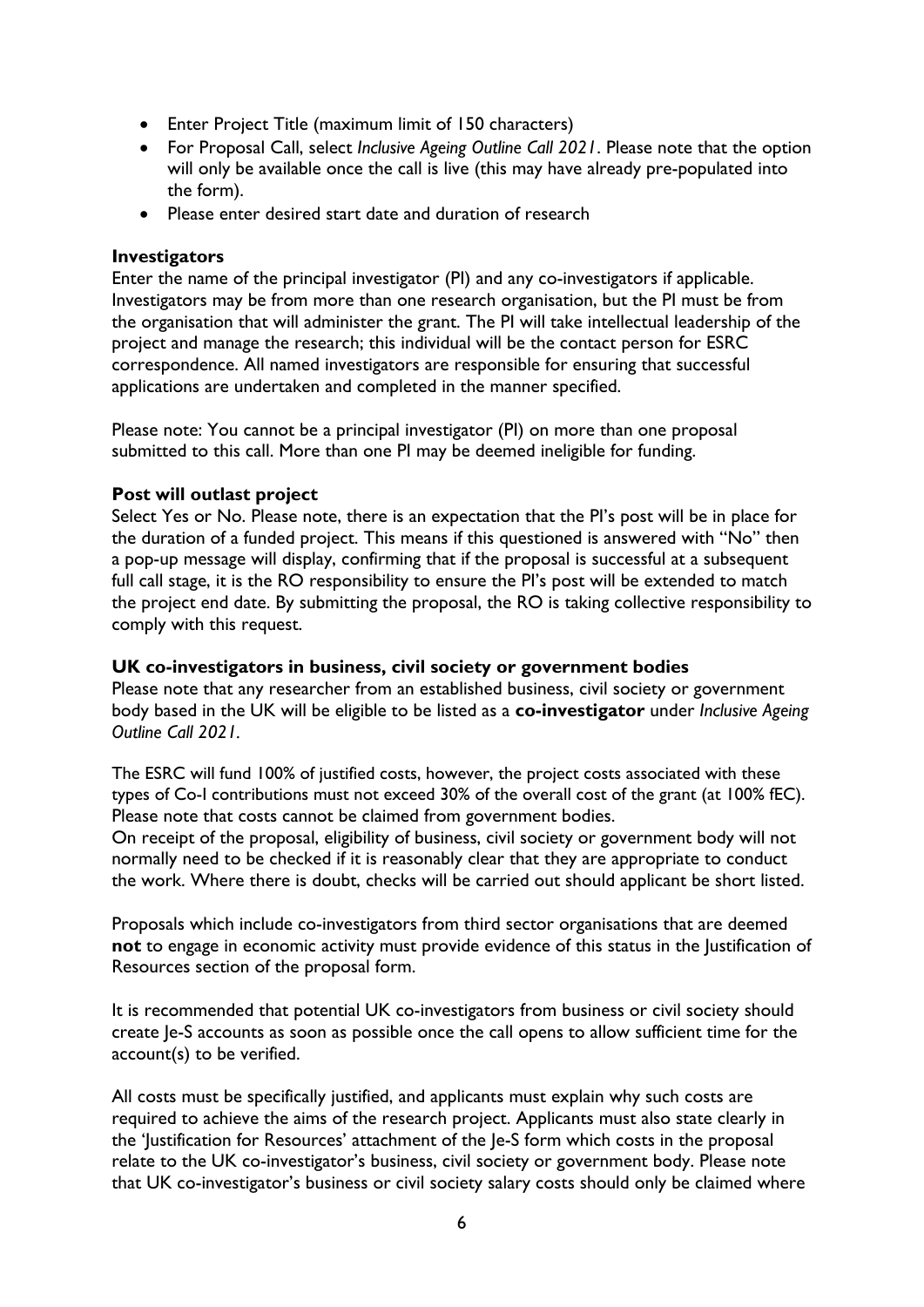clear justification is provided as to why this cost cannot be met by the UK co-investigator's business or civil society organisation.

Host/submitting institutions are reminded that for calls that encourage non academic COI's, that a suitable support structure should be in place to assist such individuals in registering for Je-S accounts and contributing to the research case.

Further guidance on the inclusion of business, third sector and government body CO-I's is [available here.](https://esrc.ukri.org/files/funding/guidance-for-applicants/inclusion-of-uk-business-third-sector-or-government-body-co-investigators-on-esrc-proposals/)

#### <span id="page-6-0"></span>**International co-investigators**

Please note that any academic researcher (PhD or equivalent) from an established International Research Organisation of comparable standing to an ESRC-eligible UK research organisation will be eligible to be listed as an international co-investigator under this call. Applicants are reminded that international costs must not exceed 30% of the full 100% fEC cost of the grant. However, the total of these costs and the costs for UK coinvestigators in business, civil society of government bodies must not exceed 30% of the full 100% fEC cost of the grant.

Applicants must also state clearly in the 'Justification for Resources' section of the Je-S form which costs in the application relate to international research organisations.

International co-investigators should be listed in the same way as UK co-investigators. It is recommended that potential international co-investigators should create Je-S accounts as soon as possible, to allow sufficient time for the account(s) to be verified. To get you started on creating an account please refer to the  $e-S$  helptext.

If you are unsure on the eligibility of a potential international co-investigator you should contact the ESRC case officer in the first instance.

#### <span id="page-6-1"></span>**Objectives**

The objectives of the proposed project should be listed in order of priority, and should be those that the investigators would wish UKRI to use as the basis for evaluation of work upon completion of any project grant awarded. *(4000 character limit)*

#### <span id="page-6-2"></span>**Resource summary**

The outline call will be subject to the full Economic Cost (fEC) funding model. If successful, ESRC will meet 80% of the full economic costs on proposals submitted and the host institution is expected to support the remaining 20%.

All costs expected to be covered by ESRC funding should be included in this section; however, it is not expected that financial details will be precise at this stage. All prices and salaries should be calculated at current rates. Costs will need to be broken down as described in the ['Resource Summary' section of the Je-S help text for outline proposals.](https://je-s.rcuk.ac.uk/Handbook/pages/OutlineProposals/ResourceSummary.htm)

We encourage people with lived experience to be part of the research process and welcome eligible costs being included under relevant headings. Further guidance will be provided for shortlisted proposals. Note that PWLE are not eligible to be co-investigators under this call.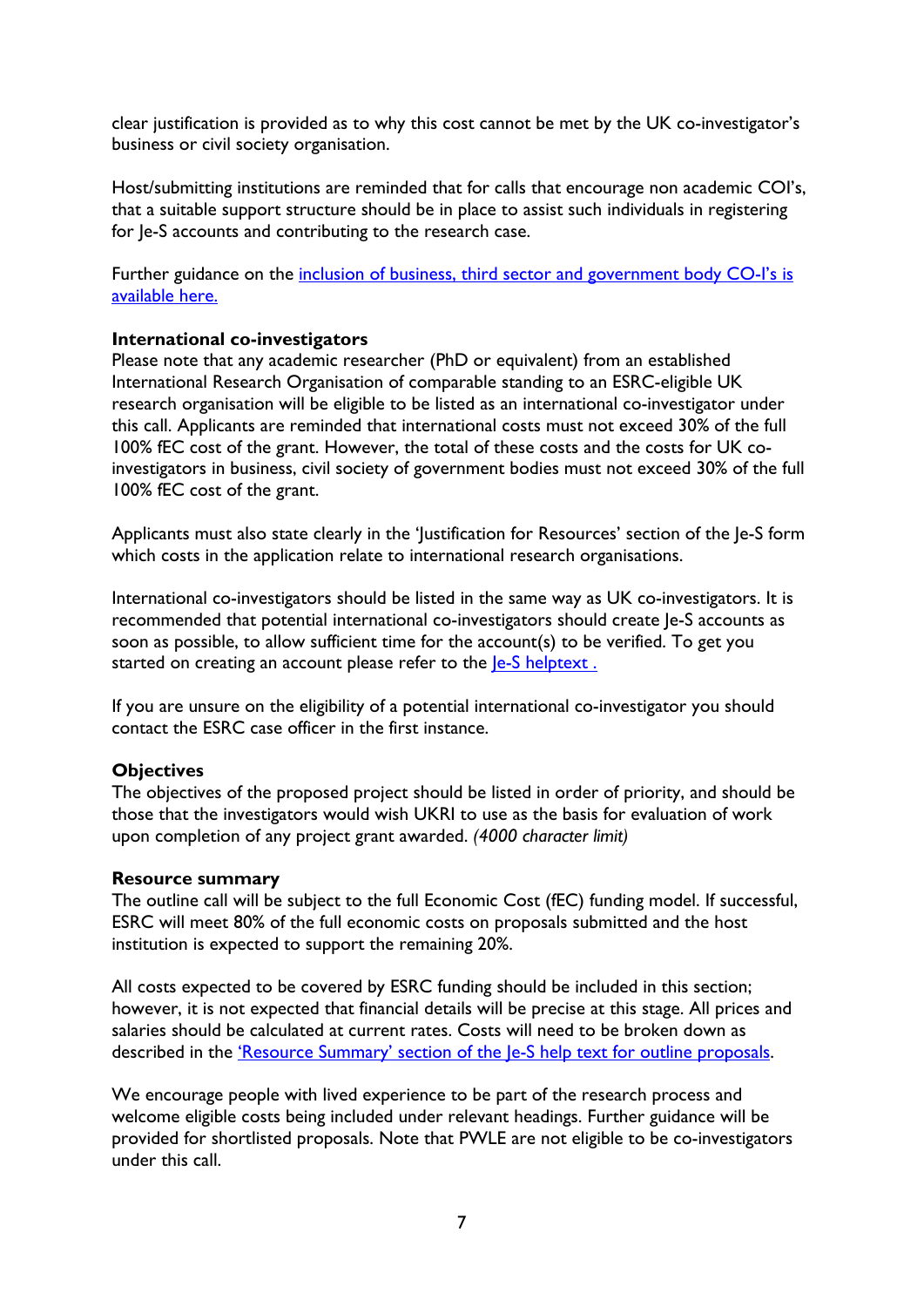### <span id="page-7-0"></span>**Summary**

Provide a plain English summary of the research you propose to carry out in a language that could be publicised to a general, non-academic audience. *(4000 character limit)*

#### <span id="page-7-1"></span>**Project partners**

If you have secured a commitment from another organisation or funding body to provide additional resources for this project, the details of that support should be entered here. This information needs to cover an indication of the support that will be provided rather than specific commitment details. A letter of support from each partner organisation confirming the level of support will not be required as part of the outline stage proposal but will be required should your application be invited to progress to the full call stage.

### <span id="page-7-2"></span>**Attachments**

Attachments should be uploaded as PDF (rather than word) to ensure automated conversion does not cause problems with maximum length. Attachments should be in font size 11 with 2cm margins.

The following are mandatory Je-S attachments for this call:

- Case for support (3 A4 pages max)
- Justification of resources (1 A4 page max)
- CV (2 A4 pages max. for each named researcher)

### <span id="page-7-3"></span>**Case for support (maximum of three sides of A4)**

The case for support should cover the main features of the research. Include details of any potential for linkages to other research activities (for example, those supported by other funding bodies in the UK or overseas) or for international collaboration.

- The introduction should set the aims and objectives of the study in context. It should briefly sketch the main work on which the research will draw. Any relevant policy or practical background should be included.
- State how the proposed research fits into the initiative specification and what contribution it will make to the initiative.
- The research questions to be addressed should be clearly stated.
- Give a full description of the proposed research methods and the reason for their choice. Particular care should be taken to explain any innovation in the methodology or where you intend to develop new methods.
- If the research involves use of existing datasets clearly identify which ones; if the research involves new data collection or acquisition demonstrate that you have carried out a datasets review, and explicitly state why currently available datasets are inadequate for the proposed research.
- Include approach to collaboration across stakeholders, and to interdisciplinarity.
- Explain the approach to engagement of people with lived experience in the research process.
- Explain how the proposed research would have an impact and improve inclusivity.
- Outline the approach to career development and capacity building within the award.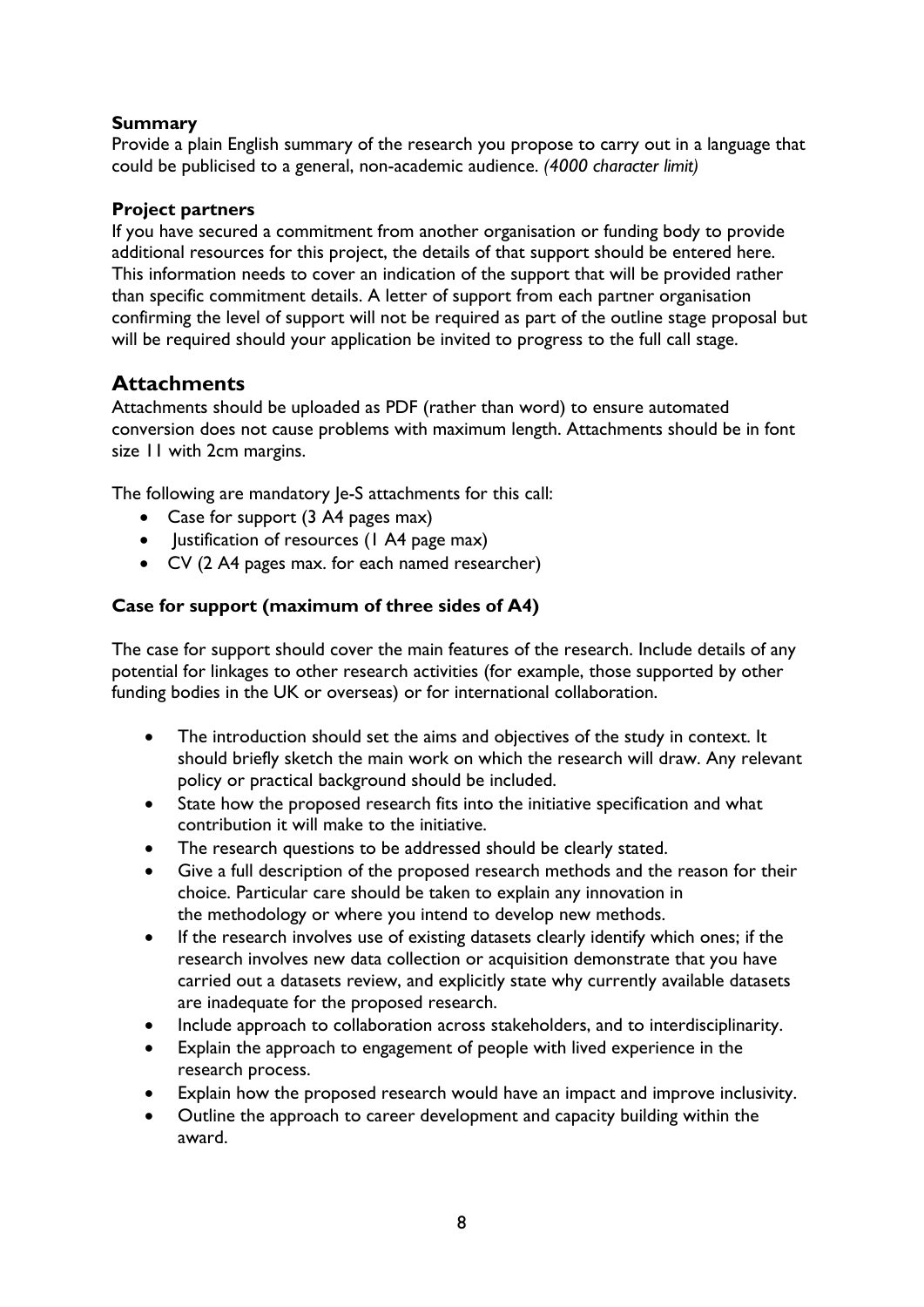• Summarise ethical considerations and how these will be addressed. More detailed information on ethical considerations will be required at the full proposal stage should you be shortlisted.

#### **Additional points to consider are:**

- ESRC is committed to funding excellent research which is also innovative, and with the potential for scientific and/or user impact. Where there are risks associated with such research please outline any measures which will be taken to mitigate them.
- It is vital that the economic and social impact of all projects funded by ESRC is maximised. Consider potential beneficiaries and users involved in the development of the proposal and the delivery of the grant where appropriate. This should cover who will benefit from the proposed research, and the relevance of the research to these beneficiaries.
- Explain what steps you will take, to provide opportunities for users to benefit from your research, and to ensure that your research has maximum economic and societal impact.
- Indicate the expected outputs both academic and those orientated to (potential) users (eg articles, papers, events). Where possible, describe the expected impact.
- Include details of any potential for linkages to other research activities (for example, those supported by other funding bodies in the UK or beyond) or for international collaboration.

Please refer to the **Je-S** helptext for further guidance.

#### <span id="page-8-0"></span>**Justification of resources** *(maximum of one side of A4)*

This statement should be used to justify the resources required to undertake the research project. Explain why the indicated resources are needed, taking account of the nature and complexity of the research proposed.

Proposals which include co-investigators from third sector organisations that are deemed **not** to engage in economic activity must provide evidence of this status within the Justification of Resources statement.

Please refer to the *le-S* helptext for further guidance.

#### <span id="page-8-1"></span>**CVs (maximum of two sides of A4 for each)**

Summary CVs for the PI, co-applicants and named researchers may be attached. It should contain basic information about education, employment history and academic responsibilities.

### <span id="page-8-2"></span>**Proposal classifications**

The information provided in this section will be used by us to identify appropriate reviewers.

It would therefore assist us greatly if you could populate the Research Area/Qualifiers/Keyword sections to provide a comprehensive description of your area of expertise.